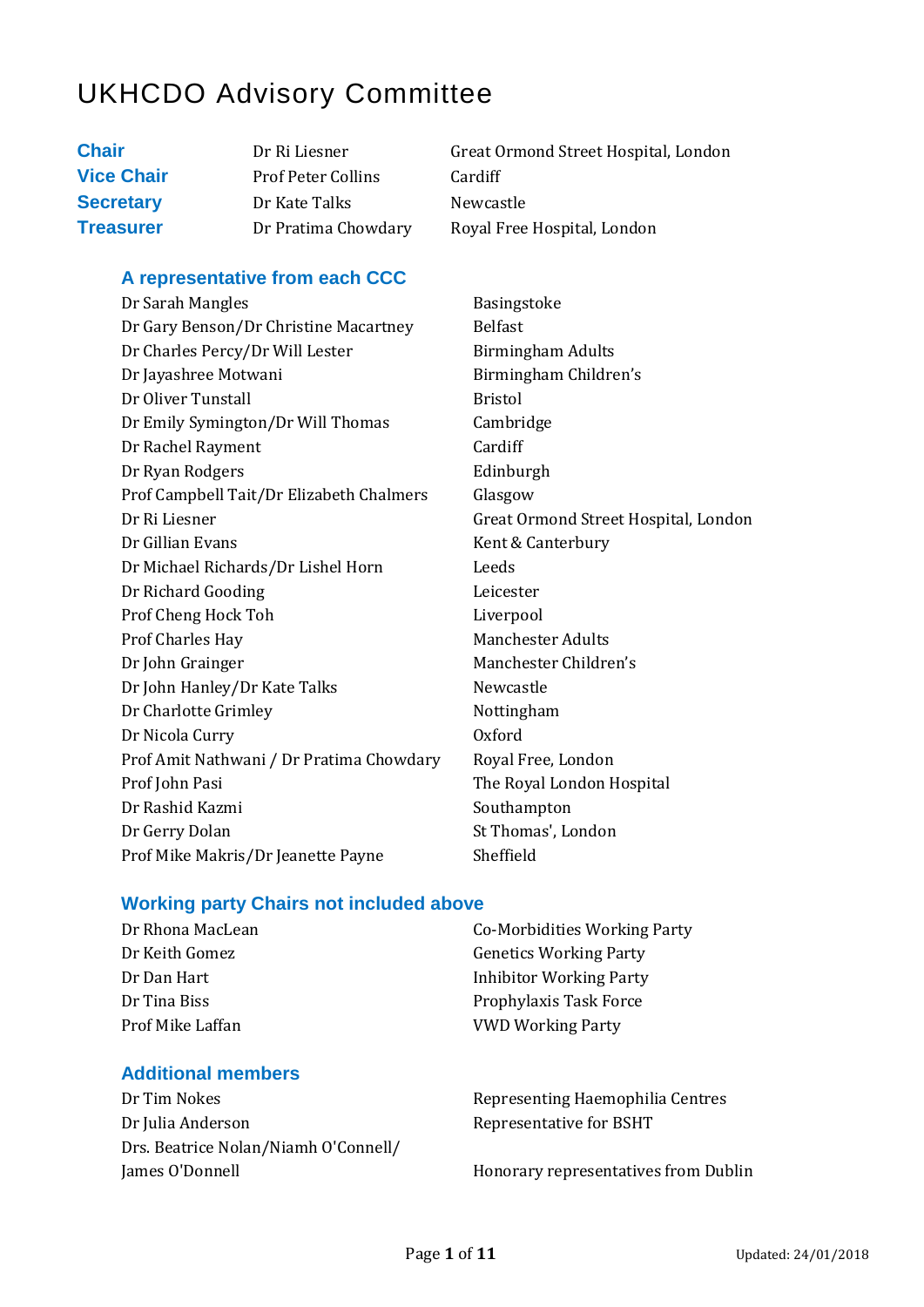### **Working party rules**

- 1. When a new Working Party is formed all UKHCDO members will be informed of the terms of reference and invited to nominate themselves or others to Chair or serve on the Working Party.
- 2. The Chair and executive of UKHCDO will appoint the Working Party Chair from those who have applied to join. Working Party Chairs should not have retired from clinical practice. An individual can only be the chair one Working Party at any one time. The Chair and executive of UKHCDO and the Working Party Chair will agree the Working Party membership jointly and this may include individuals who are not members of UKHCDO.
- 3. Working Parties may be for a fixed term or roll over continuously. The Advisory Committee will decide this.
- 4. Fixed term Working Parties are set up for a period of three years, after that they will either be given a one-year extension by the Advisory Committee, lie fallow or be re-formed for a further three years. If a one-year extension is granted then after that time they must either lie fallow or be re-formed for a further three years.
- 5. For Working Parties that roll over, the Chair of UKHCDO will repeat the invitation for applications to join the Working Party every three years. The Working Party Chair may be reappointed for a second term but an individual can only serve two terms as chair (total of 6 years).
- 6. The new or reappointed Chair and the Chair and executive of UKHCDO will review the membership including new and repeat applications. There is no limit to the duration of individual Working Party membership but, depending on the number of applications, it is expected that one third of the Working Party will change every three years. The Advisory Group should approve the new membership of the Working Party.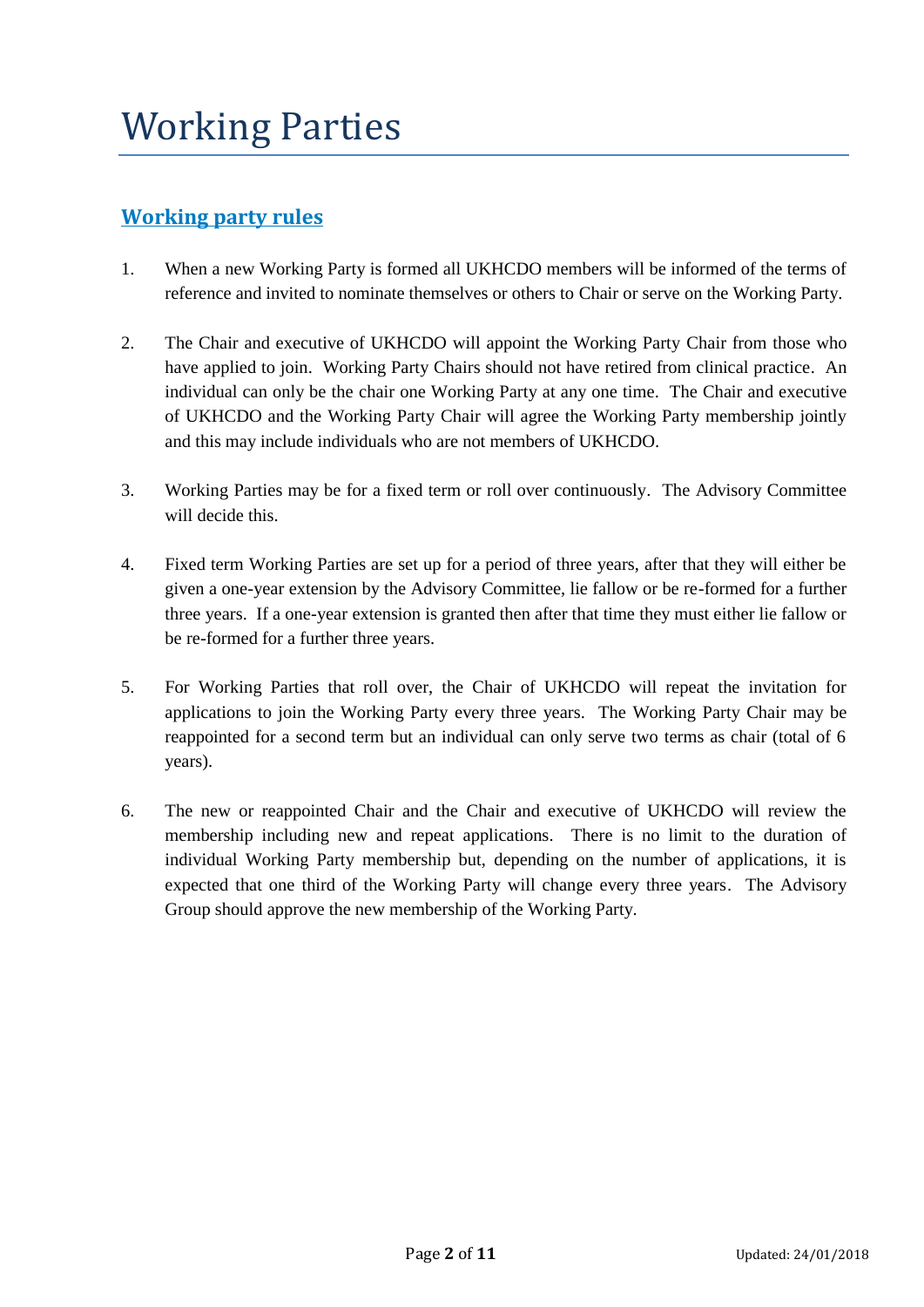# Data Management Working Party (continuous)

### **Chair & Vice Chair of UKHCDO** Prof Peter Collins

**Membership**

Dr Rob Hollingsworth MDSAS Representative Barry Flynn **Patient representative** Prof Peter Collins **Representative of Wales** 

Will Horsley **Commissioner Representative** Prof Charles Hay Director (s) of the National Haemophilia Database Emma Franklin Haemophilia Nurses Association Representative David Stephenson Haemophilia Physiotherapists Group Representative Liz Carroll **Example 2** Haemophilia Society Representative Dr Gerry Dolan Haemtrack User Group Chair Dr Elizabeth Chalmers Representative of Scotland Dr Gary Benson Representative of N. Ireland

#### **UKHCDO Working Party Chairs**

Dr Keith Gomez Genetics Working Party Dr Dan Hart **Inhibitor Working Party** Dr Will Lester/Vince Jenkins Laboratory Working Party Dr Liz Chalmers **Paediatric Working Party** Dr John Hanley Peer Review Working Party

Dr Rhona MacLean **Co-Morbidities Working Party** Dr Pratima Chowdary Musculoskeletal Working Party/UKHCDO Treasurer Prof Mike Laffan Von Willebrand Working Party

#### **UKHCDO Executive Committee (that are not listed above)**

Dr Ri Liesner UKHCDO Chair Dr Kate Talks UKHCDO Secretary

### **Members of the NHD Nominated by the Director(s) of the National Haemophilia Database**

| Data Managers Forum / Working Party Secretary |
|-----------------------------------------------|
|                                               |
|                                               |

Lynne Dewhurst Bruce Cowen Ben Palmer Dr Hua Xiang

UKHCDO Working Party Chair to send another Working Party Member as a representative if the Working Party Chair is unable to attend.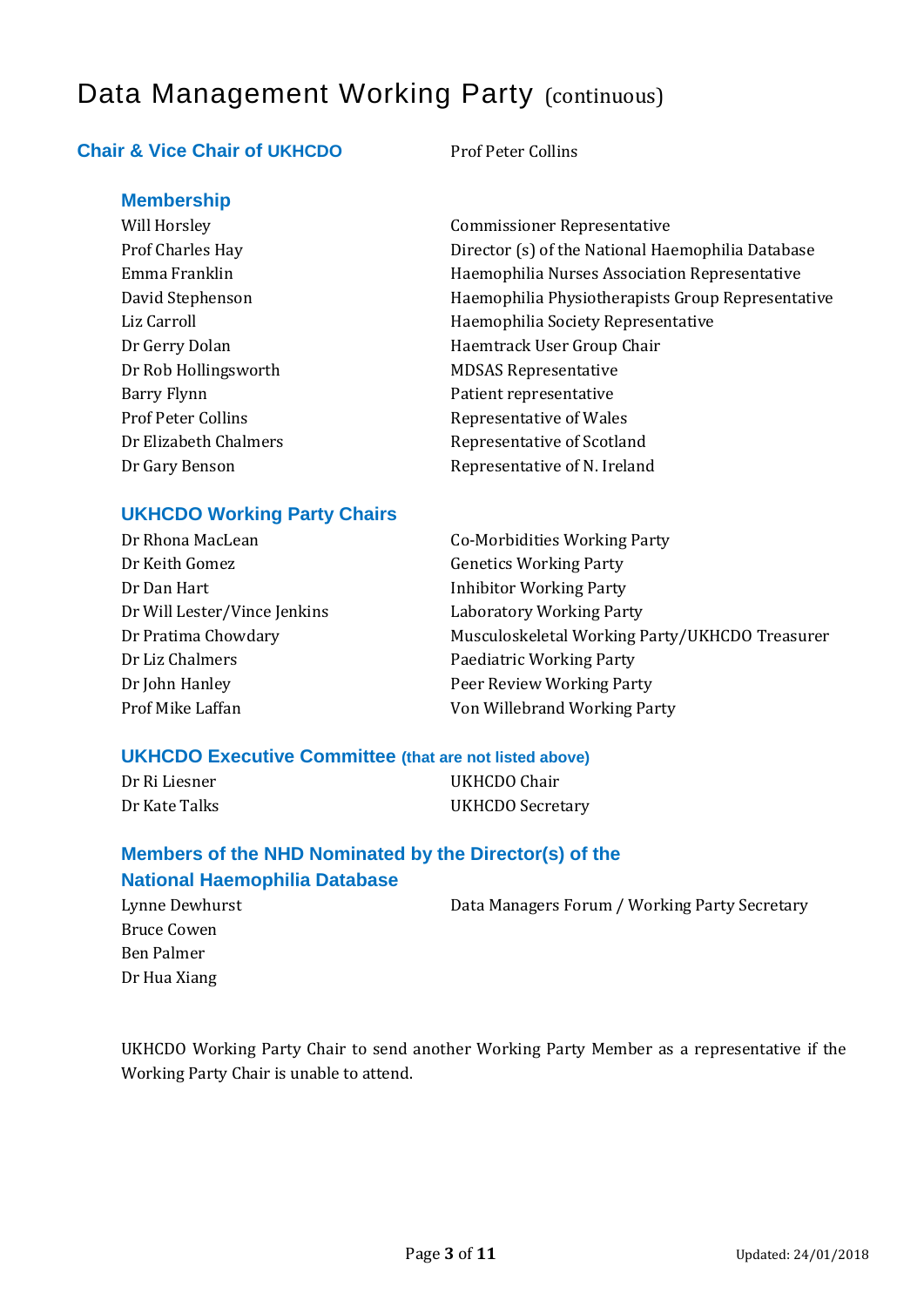# Data Analysis Group (Est. March 2017)

**Membership**

David Stephenson Kent & Canterbury

**Co-Chairman** Prof Peter Collins University Hospital Wales **Co-Chairman** Prof Charles Hay Manchester Royal Infirmary **Secretary Lynne Dewhurst National Haemophilia Database** 

Dr Elizabeth Chalmers Glasgow Children's Hospital Dr Pratima Chowdary **Royal Free Hospital, London** Bruce Cowen National Haemophilia Database Simon Fletcher Churchill Hospital, Oxford Dr Dan Hart The Royal London Hospital Dr Ri Liesner Great Ormond Street Hospital, London Ben Palmer National Haemophilia Database Paul Sartain **Paul Sartain** Patient Representative Dr Martin Scott Manchester Royal Infirmary Dr Hua Xiang National Haemophilia Database

# Haemtrack Working Group (Est. April 2013)

**Chairman** Dr Gerry Dolan St Thomas' Hospital, London **Secretary Lynne Dewhurst National Haemophilia Database** 

### **Membership**

Nancy Brodie Glasgow Royal Infirmary Dr Rob Hollingsworth MDSAS Patient Representative (position currently vacant)

Dr Pratima Chowdary **Royal Free Hospital, London** Bruce Cowen **National Haemophilia Database** Prof Charles Hay Manchester Royal Infirmary Dr Dan Hart The Royal London Hospital Dr Lishel Horn St James' University Hospital, Leeds Dr Ri Liesner Great Ormond Street Hospital, London Ben Palmer National Haemophilia Database Prof John Pasi **The Royal London Hospital** Debra Pollard **Royal Free Hospital, London** Dr Martin Scott Manchester Royal Infirmary Antony Woolcomb Bristol Haematology & Oncology Centre Dr Hua Xiang National Haemophilia Database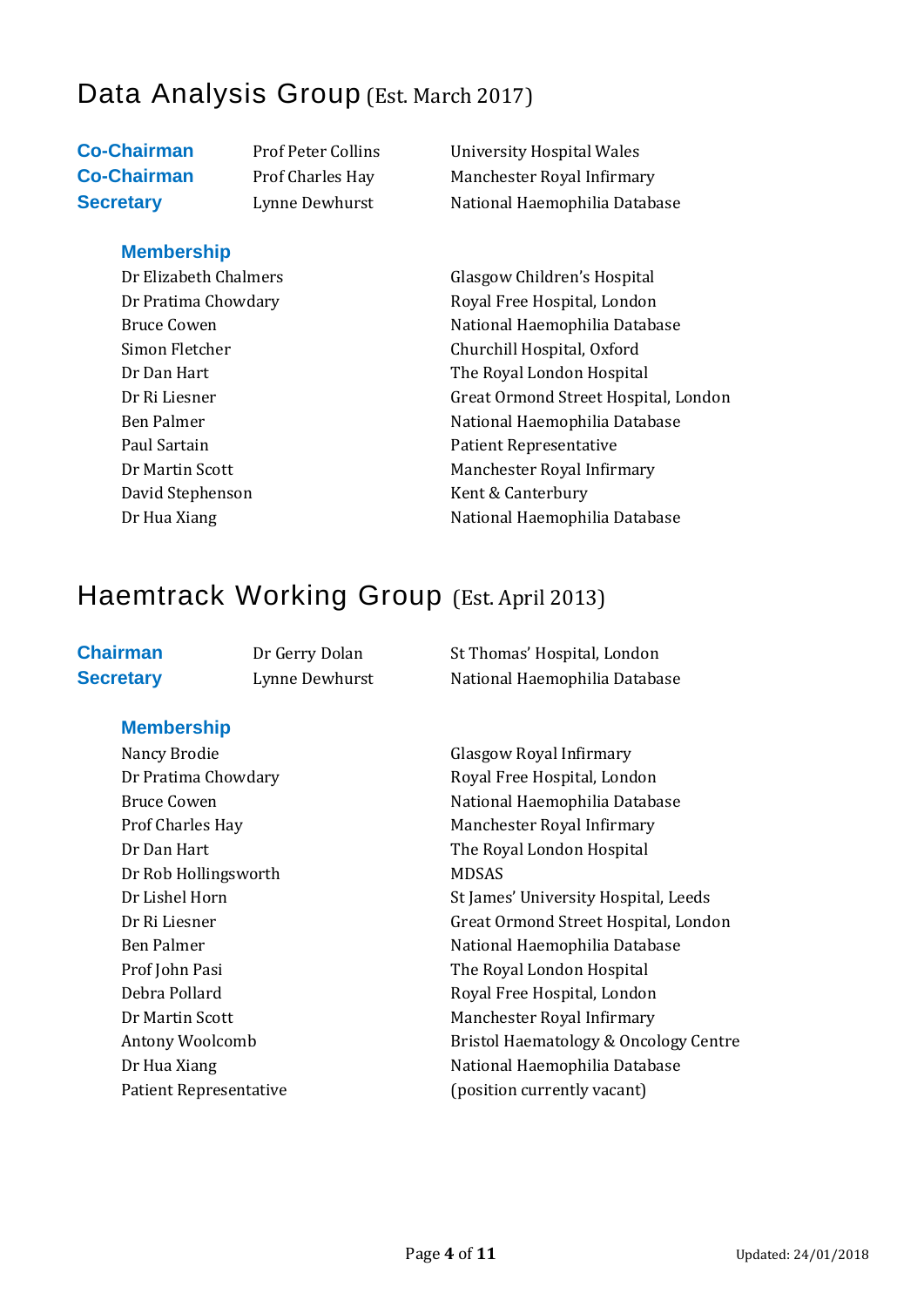# Genetics Working Party (Until April 2018)

**Membership**

**Chair** Dr Keith Gomez Royal Free Hospital, London **Secretary** Prof John Pasi The Royal London Hospital

Dr Nicola Curry Churchill Hospital, Oxford Dr Gerry Dolan St Thomas' Hospital, London Dr Steve Keeney **Manchester Royal Infirmary** Prof Michael Laffan Hammersmith Hospital Megan Sutherland Manchester Royal Infirmary

# Laboratory Working Party (Est. January 2018)

Secretary TBC

**Co-Chair** Vince Jenkins Cardiff

**Co-Chair** Dr Will Lester Birmingham Queen Elizabeth

### **Membership**

Annette Bowyer Sheffield Una Jarrold **Edinburgh** Dr Elaine Gray NIBSC UK Dr Steve Kitchen Sheffield

Dr Steve Austin St Georges Hospital, London Clive Burgess Great Ormond Street Hospital, London Dr Pratima Chowdary **Royal Free Hospital, London** Paul Murphy **Royal Victoria Infirmary, Newcastle** Sean Platton **The Royal London Hospital** Anne Riddell **Royal Free Hospital, London**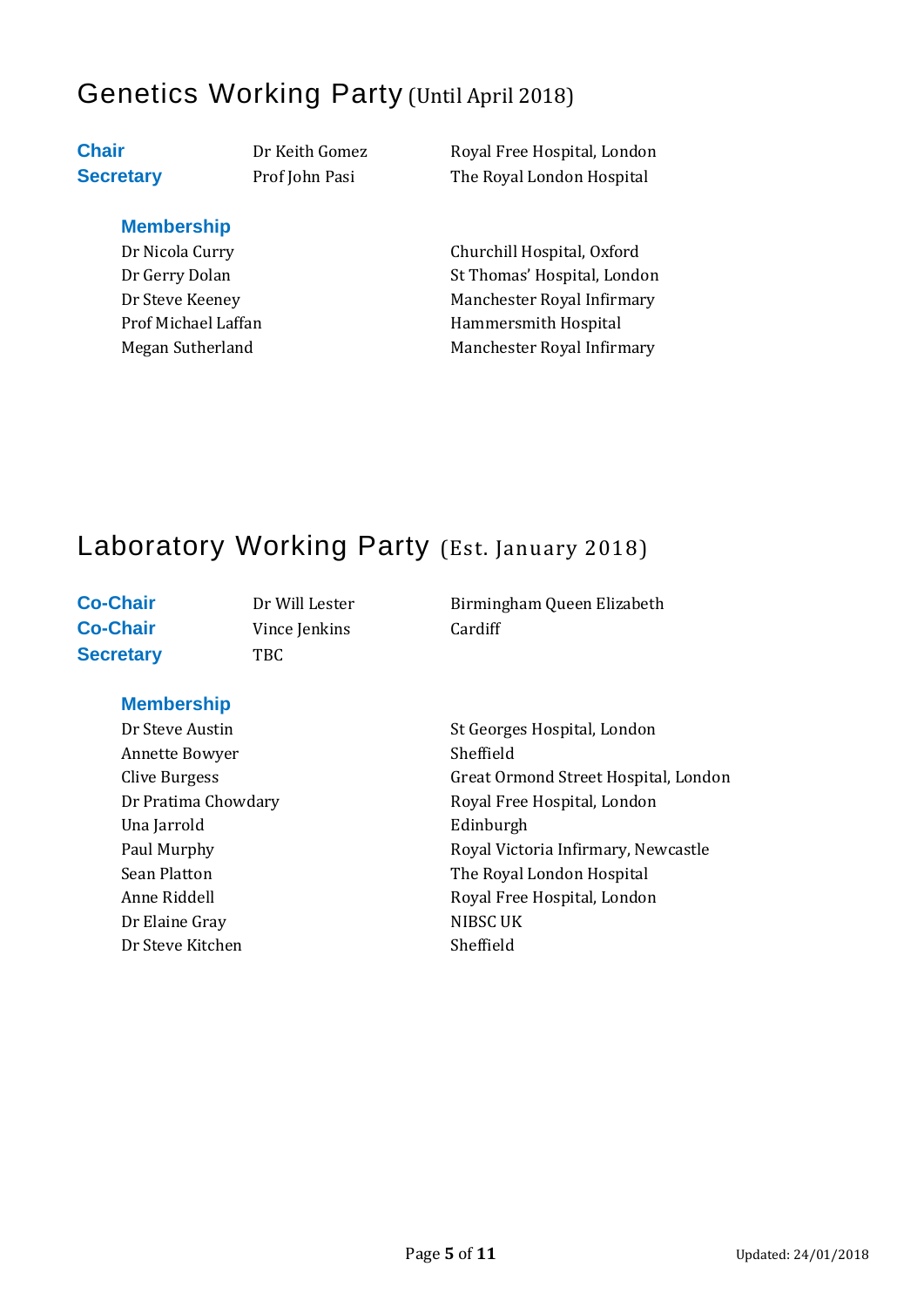# Inhibitor Working Party (Est. July 2017)

**Chairman** Dr Dan Hart The Royal London Hospital **Secretary** Dr Kate Talks Royal Victoria Infirmary, Newcastle

### **Membership**

Dr Elizabeth Chalmers Glasgow Children's Hospital Prof Peter Collins **Prof Peter Collins** University Hospital Wales Dr Georgina Hall Churchill Hospital, Oxford Prof Charles Hay Manchester Royal Infirmary Dr Ri Liesner Great Ormond Street Hospital, London Prof Mike Makris Sheffield Royal Hallamshire Ben Palmer National Haemophilia Database Dr Charles Percy **Birmingham Queen Elizabeth** Anne Riddell **Royal Free Hospital, London** 

# Co-Morbidities Working Party (Est. January 2018)

# **Secretary** TBC

**Chairman** Dr Rhona MacLean Sheffield Royal Hallamshire

### **Membership**

Dr Gary Benson Belfast Dr Jason Coppell Exeter Dr Susie Shapiro Oxford Cathy Harrison Sheffield Fionnuala Sayers **Belfast** 

Dr Gerry Dolan St Thomas' Hospital, London Dr Gillian Evans Kent & Canterbury Dr Bella Madan St Thomas' Hospital, London Prof Mike Makris Sheffield Royal Hallamshire Dr Sarah Mangles North Hampshire Hospital, Basingstoke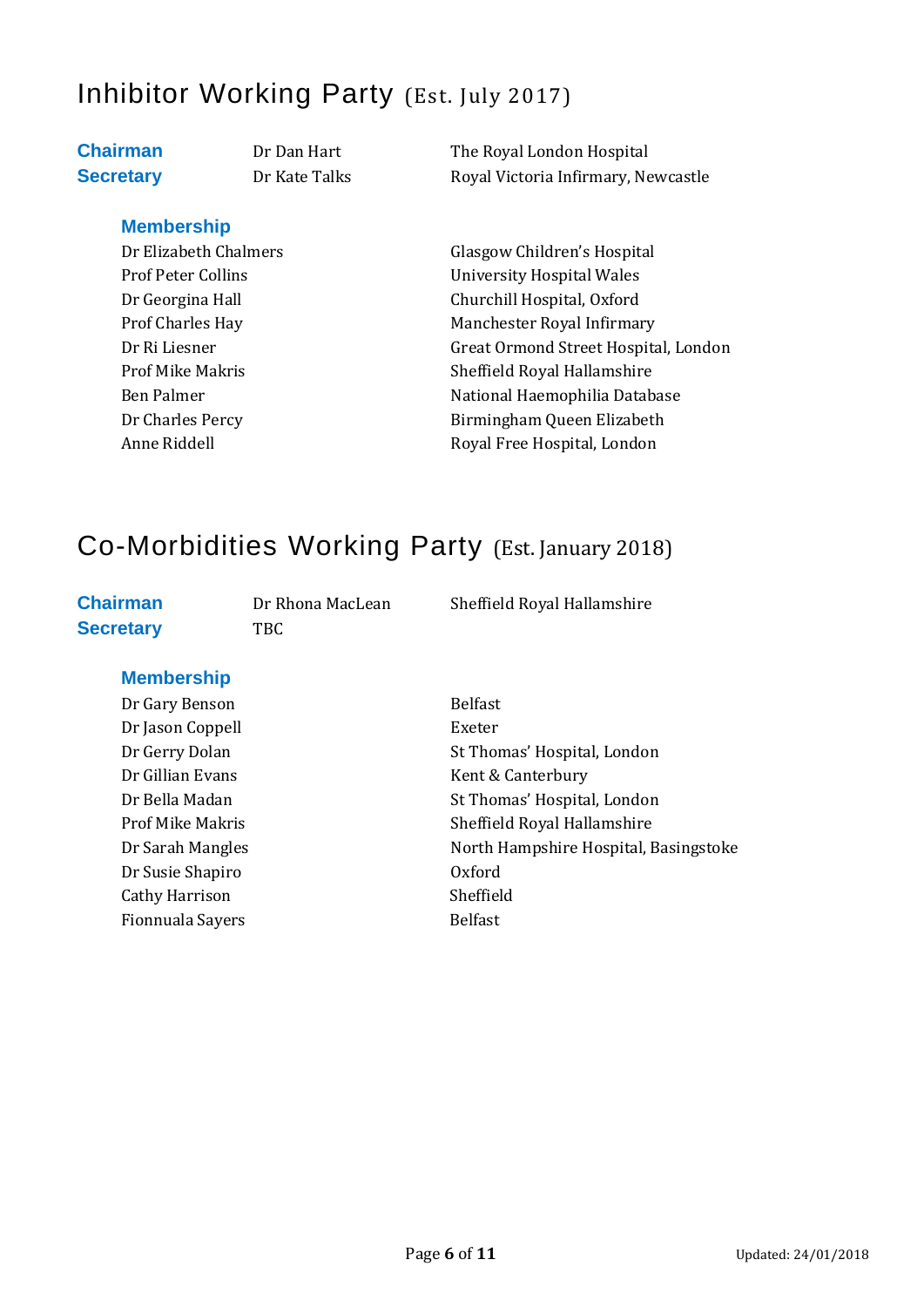# Musculoskeletal Working Party (Est. January 2017)

# **Secretary** TBC

**Chairman** Dr Pratima Chowdary Royal Free Hospital, London

#### **Membership**

Dr Angela McKernan Royal Derby Hospital

Mr Peter Briggs **Royal Victoria Infirmary, Newcastle** Mr Stephen Classey St Thomas' Hospital, London Dr Desmond Creagh Royal Cornwall Hospital Dr Gerry Dolan St Thomas' Hospital, London Prof Simon Frostick Royal Liverpool University Hospital Mr Nicholas Goddard Royal Free Hospital, London Dr John Hanley **Royal Victoria Infirmary, Newcastle** Paul McLaughlin Royal Free Hospital, London Angela Westoby St James' University Hospital, Leeds Anna Wells **North Hampshire Hospital, Basingstoke** 

# Paediatric Working Party (Est. June 2017)

#### **Membership**

**Chairman** Dr Elizabeth Chalmers Glasgow Children's Hospital **Secretary** Dr Jeanette Payne Sheffield Children's Hospital

Dr Jayanthi Alamelu Guys & St Thomas Hospital, London Dr Neha Bhatnagar Churchill Hospital, Oxford Dr Tina Biss **Royal Victoria Infirmary, Newcastle** Dr Mary Mathias Great Ormond Street Hospital, London Dr Jayashree Motwani Birmingham Children's Hospital Dr Mike Richards St James' University Hospital, Leeds Dr Oliver Tunstall Bristol Haematology & Oncology Centre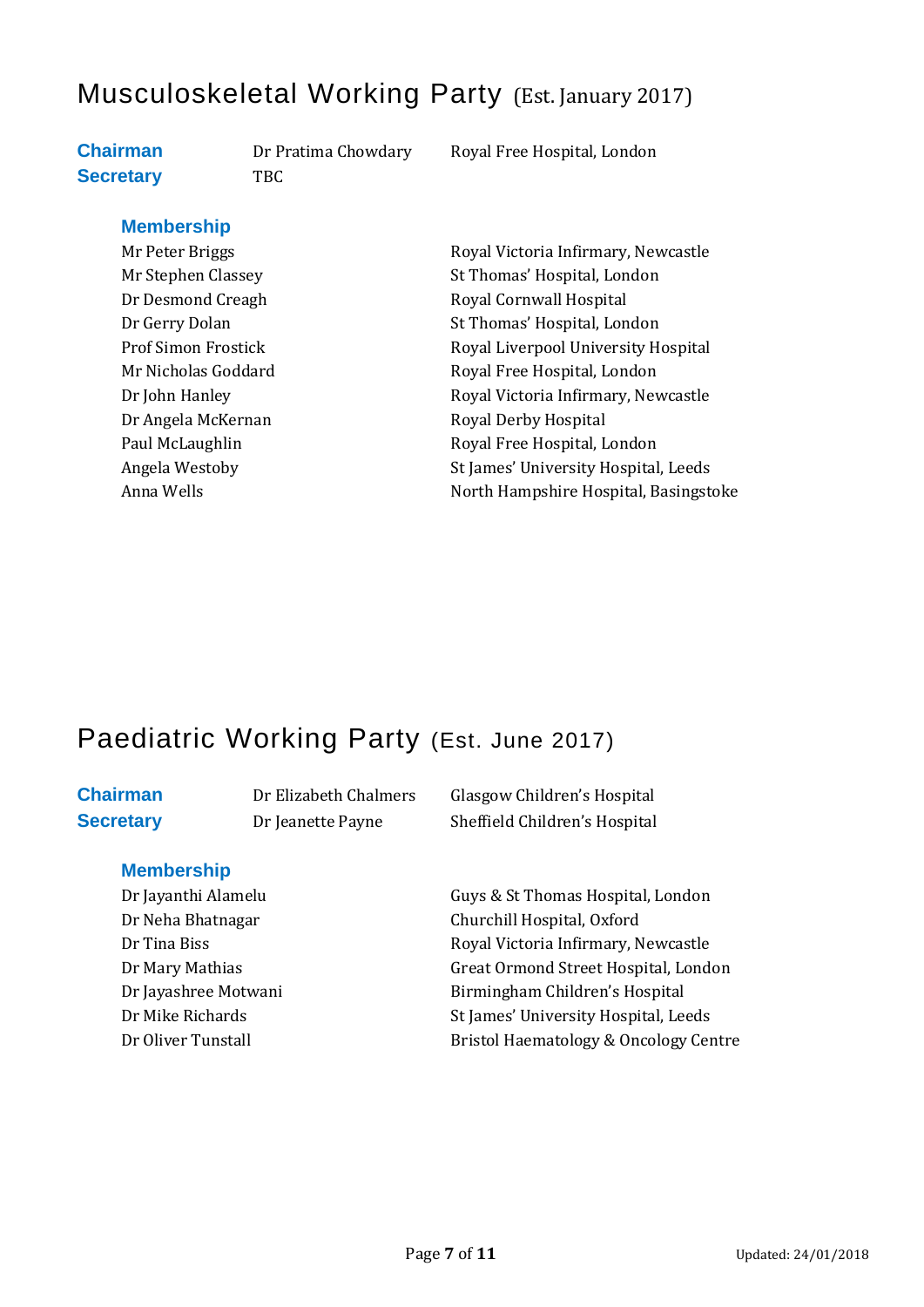# Peer Review Working Party (Est. December 2016)

**Secretary** Dr Julia Anderson Edinburgh

**Chairman** Dr John Hanley Royal Victoria Infirmary, Newcastle

#### **Membership**

Dr Tina Biss Royal Victoria Infirmary, Newcastle Dr Gillian Evans Kent & Canterbury Dr Tim Nokes Plymouth Dr Anne Yardumian North Middlesex **In Addition**

Rachael Blackburn WMORS Sarah Broomhead WMORS Tim Cooper WMQRS

Dr Elizabeth Chalmers Glasgow Children's Hospital Dr Lishel Horn St James' University Hospital, Leeds Dr Ri Liesner Great Ormond Street Hospital, London Dr Rhona MacLean Sheffield Royal Hallamshire Dr Kate Khair Great Ormond Street Hospital, London Cathy Harrison Sheffield Children's Hospital Anna Wells **North Hampshire Hospital, Basingstoke** Helen Aiston North Hampshire Hospital, Basingstoke Sarah Bowman Sarah Bowman Sheffield Royal Hallamshire Liz Carroll **Example 2** Haemophilia Society Representative

Graham Knight **Patient Representative** 

# Von Willebrand Disease Working Party (Est. August 2017)

**Chairman** Prof Mike Laffan Hammersmith Hospital

### **Membership**

Vince Ienkins Cardiff Dr Henry Watson **Aberdeen** 

#### **In Addition**

Dr Rob Hollingsworth MDSAS

Dr Anne Goodeve Sheffield Children's Hospital Dr Keith Gomez **Royal Free Hospital, London** Dr Will Lester **Birmingham Queen Elizabeth** Dr Carolyn Millar **Hammersmith Hospital** Dr Susie Shapiro Churchill Hospital, Oxford Dr Thynn Thynn Yee Royal Free Hospital, London

Prof Charles Hay Manchester Royal Infirmary Lynne Dewhurst National Haemophilia Database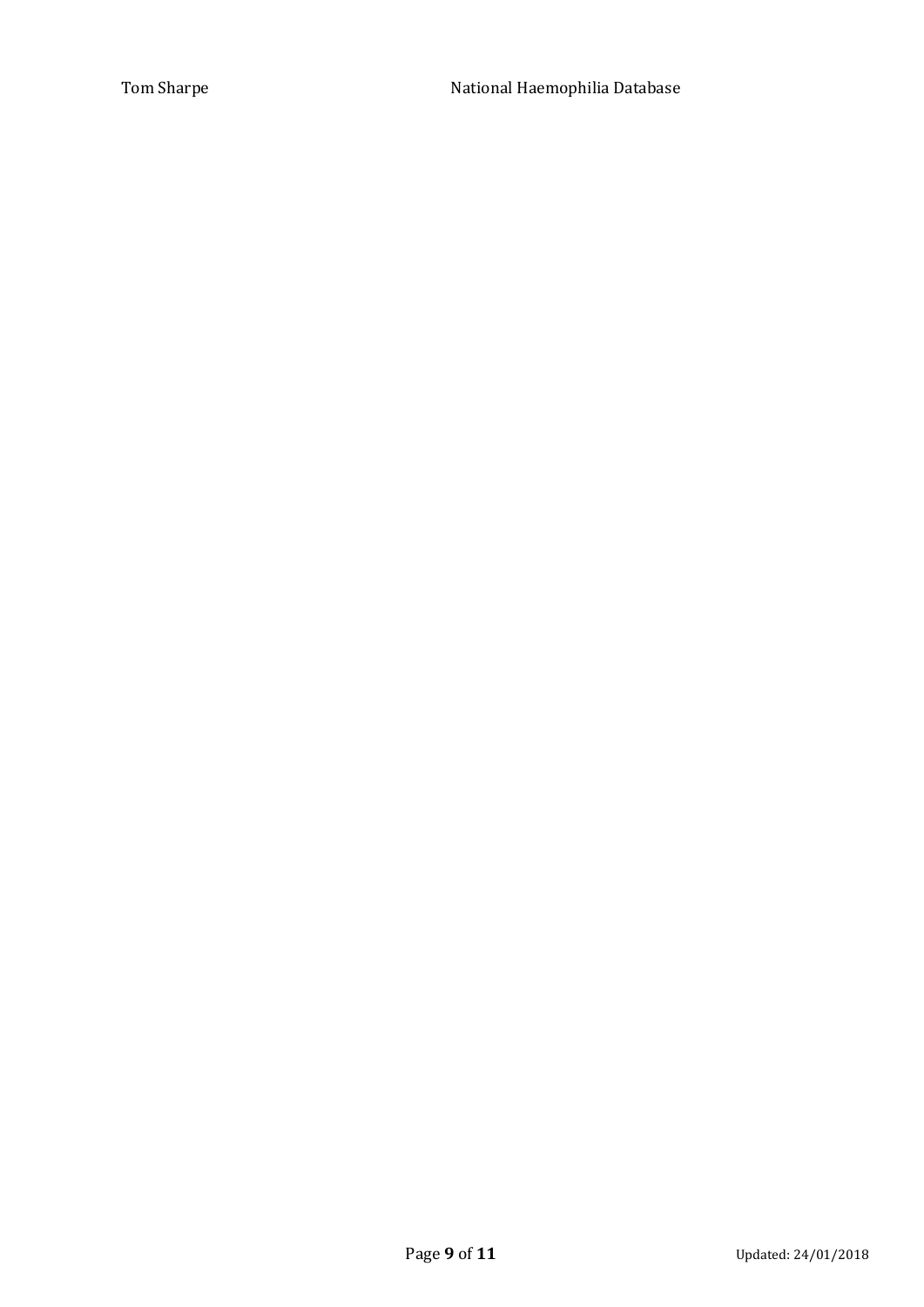### **Task Force rules**

- 1. Task Forces are set up to complete a clearly defined piece of work such as writing a guideline. The task should usually be completed within a year.
- 2. The UKHCDO Chairman will appoint the Task Force Chair who will agree proposed membership with him.
- 3. The Advisory Group needs to approve the terms of reference and the membership of the Task Force.
- 4. No Task Force should contain more than two Consultants from the same institution.
- 5. Task Forces must report on their progress to each Advisory Group meeting.
- 6. Task Force Chairs are responsible for ensuring the procedure for UKHCDO guidelines is followed or for obtaining permission from the advisory board not to follow the procedure.

# Gynaecology Task Force (Est. January 2018)

| <b>Chair</b>     |
|------------------|
| <b>Secretary</b> |

**Secretary** TBC

**Chair** Dr Nicola Curry Churchill Hospital, Oxford

#### **Membership**

Dr Jason Mainwaring **Bournemouth/Poole** Dr Bethan Myers Lincoln

Dr Rezan Abdul Kadir **Royal Free Hospital, London** Dr Louise Bowles The Royal London Hospital Dr Gillian Lowe **Birmingham Queen Elizabeth** Dr Sarah Mangles North Hampshire Hospital, Basingstoke Dr Justin Clark Birmingham Queen Elizabeth